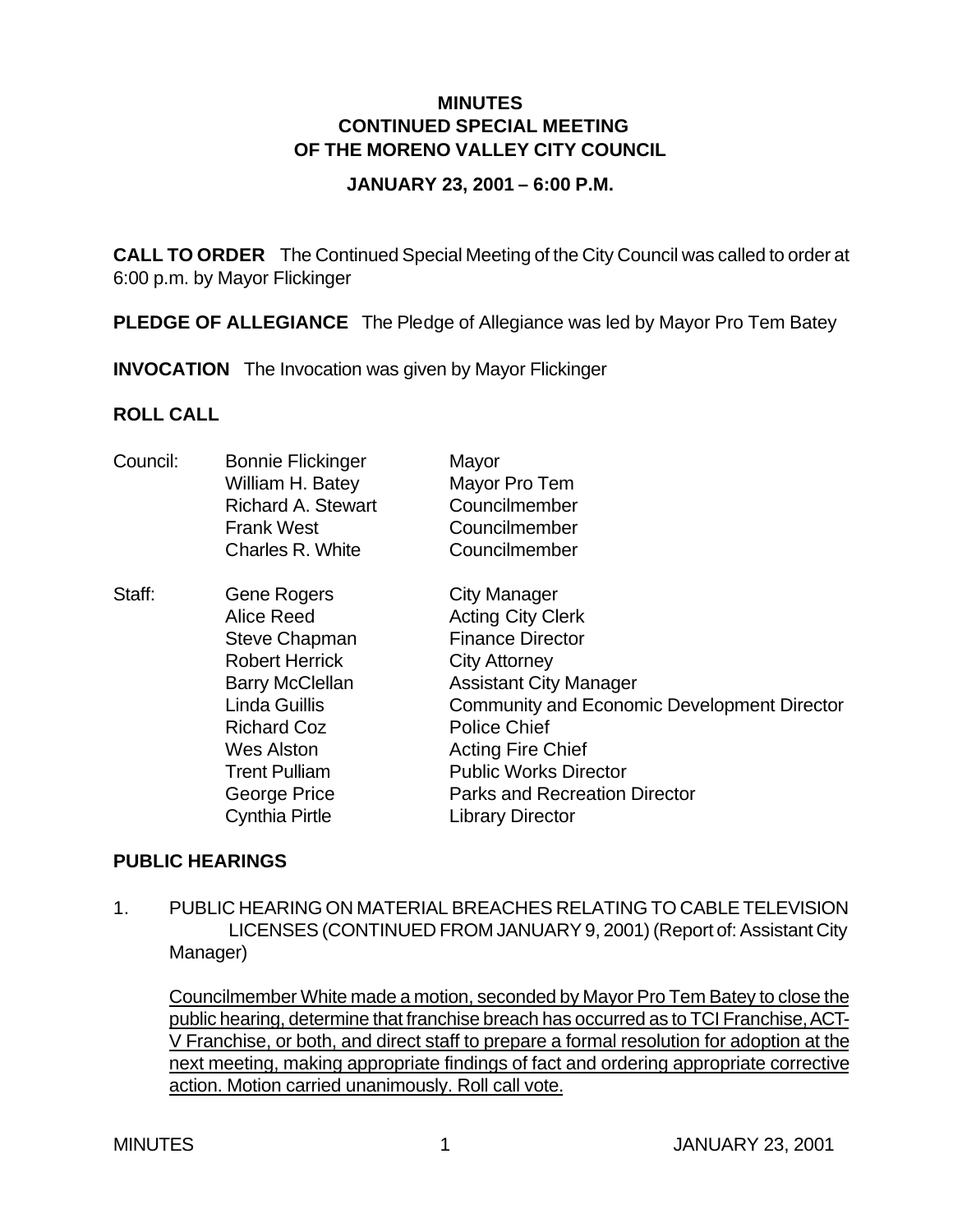# **ADJOURNED TO REGULAR MEETING MINUTES JOINT MEETING OF THE MORENO VALLEY CITY COUNCIL MORENO VALLEY COMMUNITY SERVICES DISTRICT MORENO VALLEY COMMUNITY REDEVELOPMENT AGENCY**

### **REGULAR MEETING – 7:00 P.M. JANUARY 23, 2001**

**CALL TO ORDER** The joint meeting of the City Council, Community Services District and the Community Redevelopment Agency was called to order at 7:03 P.M. by Mayor Flickinger in the Council Chambers located at 14177 Frederick Street.

### **ROLL CALL**

Council: Bonnie Flickinger Mayor William H. Batey Mayor Pro Tem Richard A. Stewart Councilmember Frank West Councilmember Charles R. White Councilmember

#### **SPECIAL PRESENTATIONS**

1. Mayor Flickinger presented the members of the Anti-Graffiti Task Force with plaques honoring them as Employees of the Quarter. The members receiving awards were:

Officer Carlton Allen, MVPD Officer Duane Winchell, MVPD Steve Jacobs, Media/Communications Division, Administrative Services Jan Hampton, CEDD George Rakow, Public Works Dennis Buckle, Public Works Brian Durfee, Public Works

- 2. Councilmember Stewart and Chief Coz presented Officer Brandon Ford with engraved handcuffs honoring him as Officer of the Quarter.
- 3. Jan Wood of the Automobile Club of Southern California presented the City with the Silver Award for traffic safety.

PUBLIC COMMENTS **ON ANY SUBJECT NOT ON THE AGENDA** UNDER THE JURISDICTION OF THE CITY COUNCIL ARE AS FOLLOWS: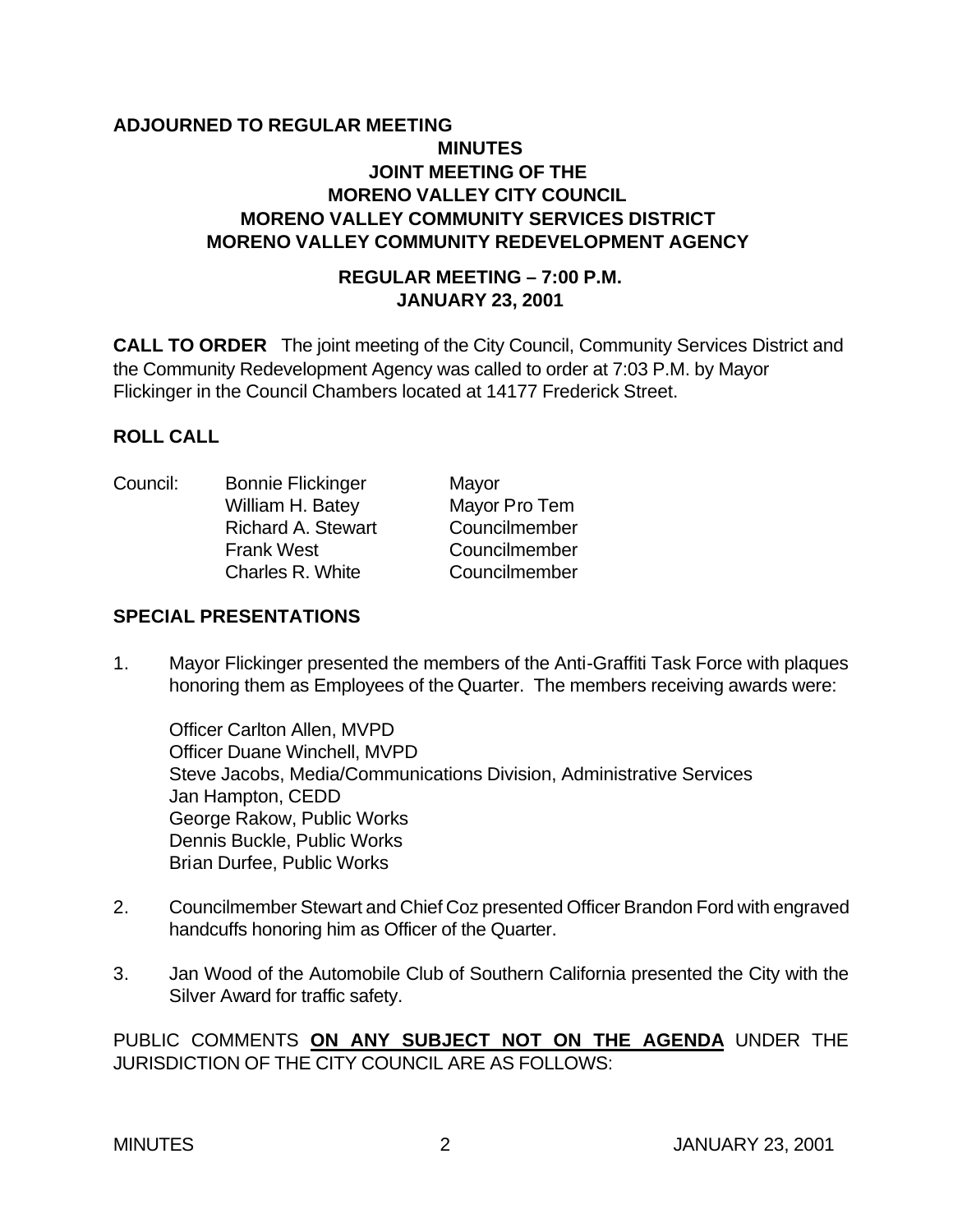### Cynthia Crothers – 24867 Bower Street, Moreno Valley

1) Voiced support for Mayor Pro Tem Batey in the 65<sup>th</sup> Assembly District Race

### Daryl C.Terrell – Address matter of record

1) Stated Moreno Valley should support one of its own in the 65<sup>th</sup> Assembly District Racefeels Mayor Pro Tem Batey will be an advocate for the City and bring out local control

#### Robert Anderson – Address matter of record

- 1) Voiced his support for Mayor Pro Tem Batey in the Assembly race
- 2) Expressed his distrust in Adelphia feels their image is tarnished

#### Mark Rogers – 26861 Prarie Dog Lane, Moreno Valley

1) Voiced his support for a roller hockey and skateboard facility in Moreno Valley – is frustrated with the City for not moving forward on this issue

### Mark Vargas – 11634 Black Hawk Lane, Moreno Valley

1) Spoke on behalf of the Moreno Valley Community Theater - expressed his excitement that Council is working with the Cultural Arts Foundation in getting a performance hall – local musicians very grateful

### Cathlene Fishman – 13560 Collie Court, Moreno Valley

1) Spoke on behalf of the Moreno Valley Back Lot thrift store - they will be selling the goods that MGM studios will be giving away – asked for donation of 60 pallets to return to MGM

# **JOINT CONSENT CALENDARS (SECTIONS A-C) OF THE MORENO VALLEY CITY COUNCIL, COMMUNITY SERVICES DISTRICT, AND COMMUNITY REDEVELOPMENT AGENCY**

Mayor Flickinger opened the agenda items for the Consent Calendar for public comment; there being none, public comments were closed.

Mayor Pro Tem Batey made a motion, seconded by Councilmember White to approve the Consent Calendars in their entireties, with the exception of Items A8 and B2, pulled for separate action. Motion carried unanimously. Roll call vote.

# **A. CONSENT CALENDAR** - **CITY COUNCIL**

- A1. ORDINANCES FIRST READING BY TITLE ONLY Waived reading of all Ordinance Introductions and read by title only.
- A2. ACCEPTANCE OF THE COMPREHENSIVE ANNUAL FINANCIAL REPORT FOR THE FISCAL YEAR ENDED JUNE 30, 2000 Accepted the Comprehensive Annual Financial Report for the Fiscal Year Ended

MINUTES 3 JANUARY 23, 2001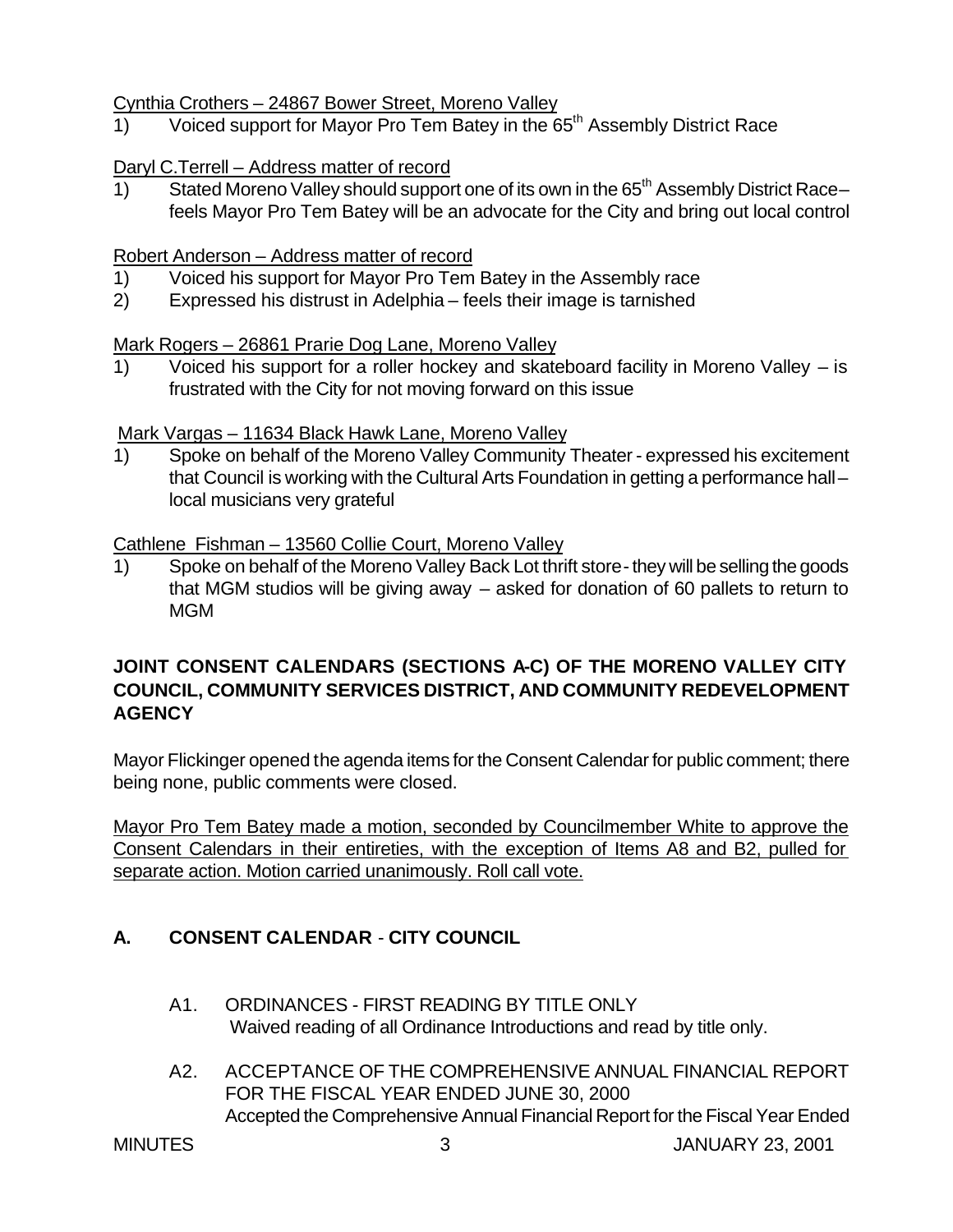June 30, 2000.

- A3. APPOINTMENT TO THE PARKS AND RECREATION ADVISORY **COMMITTEE** Appointed Allen Ganibe to the Parks and Recreation Advisory Committee as the teenage member for a term expiring January 27, 2004, or upon high school graduation, whichever comes first.
- A4. MINUTES REGULAR MEETING OF NOVEMBER 14, 2000 Approved as submitted.
- A5. MINUTES SPECIAL MEETING OF DECEMBER 5, 2000 Approved as submitted.
- A6. WARRANT REGISTERS DECEMBER 31, 2000 Adopted Resolution No. 2001-03, approving the Warrant Registers, including wire transfers, dated December, 2000 in the total amount of \$4,378,874.95.

Resolution No. 2001-03

A Resolution of the City Council of the City of Moreno Valley, Approving the Warrant Registers, Dated December 31, 2000

- A7. ECONOMIC DEVELOPMENT WEBSITE CONTRACT APPROVAL Authorized the City Manager to negotiate and execute a contract with GIS Planning not to exceed \$40,000 to develop and implement an Economic Development Website.
- A9. BID AWARD FAIRWAY MOWER (BID #00/01-02) Awarded the bid for the purchase of one Fairway Mower to Turf Star of Bermuda Dunes, California and authorized the Finance Director to execute the necessary documents in the amount of \$43,967.27, as appropriated in fiscal year 00/01, for program 00161.76410.6641.645.
- A10. CHANGE IN POLICE ENFORCEMENT MOTORCYCLES Approved the change in the Police Enforcement Motorcycle from the Kawasaki 1000-P to the BMW R 1100 RT-P and approved budget expenditures in FY 00/01, in the amount of \$73,200 for the Purchase of (4) four fully equipped BMW R 1100 RT-P Police Enforcement Motorcycles. (These will be used to replace (4) four Kawasaki Police Enforcement Motorcycles that have become fully depreciated).
- A11. APPROVAL OF HOUSING ASSISTANCE AGREEMENT WITH THE COACHELLA VALLEY HOUSING COALITION (CVHC) AND BUDGET APPROPRIATION FOR PROJECT FUNDING Approved the Housing Assistance Agreement with the Coachella Valley Housing

MINUTES 4 JANUARY 23, 2001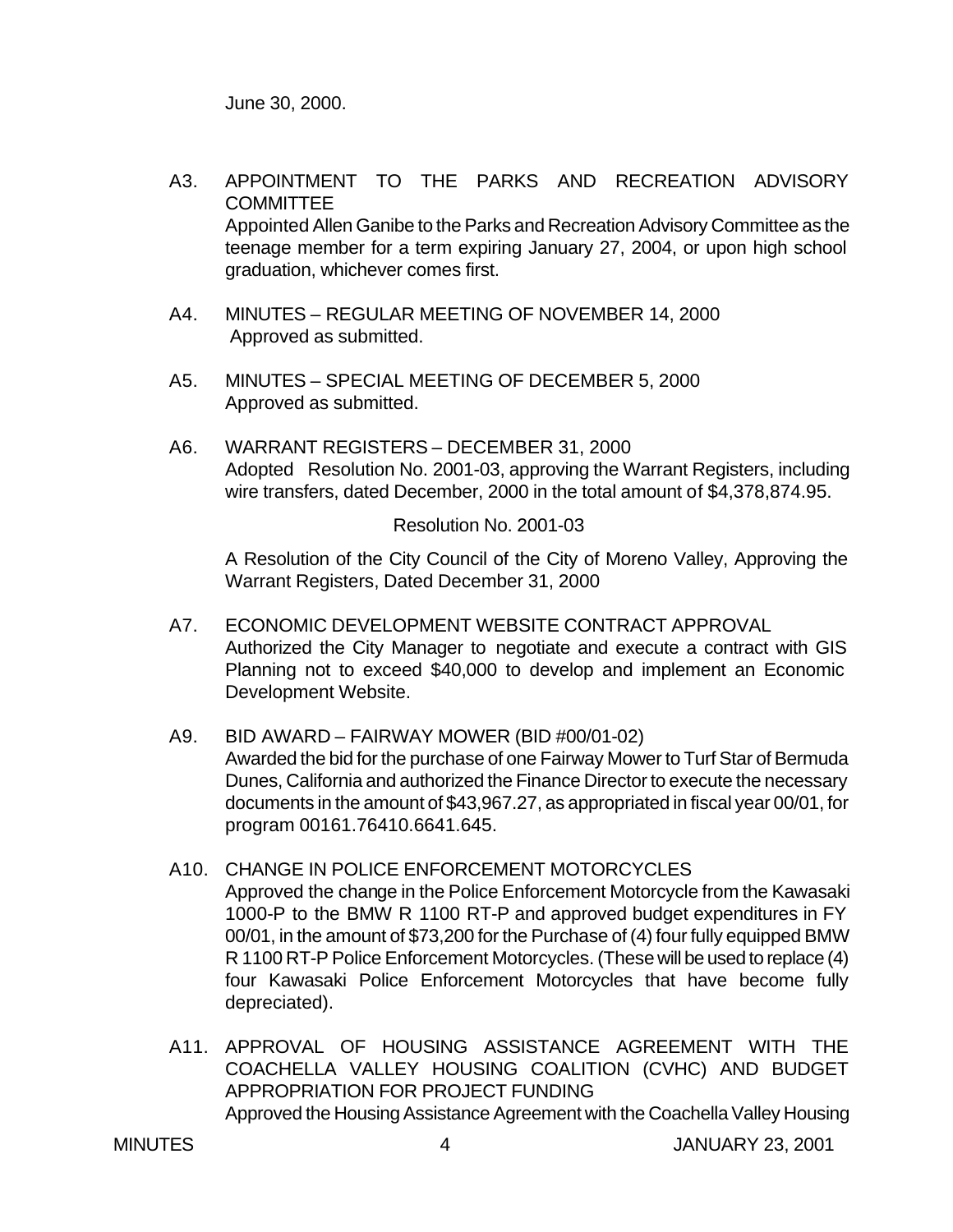Coalition; authorized the Mayor and Agency Chair to execute the agreement; and appropriated \$1,400,000 from the unappropriated balance for the Low & Moderate Income Housing Fund (894.894.3911) and \$600,000 from the Ownership Housing Development Project account (894.85030.7200) to the CVHC Housing Project account (894.71920.7XXX).

### **B. CONSENT CALENDAR** - **COMMUNITY SERVICES DISTRICT**

- B1. ORDINANCES FIRST READING BY TITLE ONLY Waived reading of all Ordinance Introductions and read by title only.
- B3. REQUEST TO ADVERTISE A NOTICE REQUESTING PROPOSALS MORENO VALLEY COMMUNITY SERVICES DISTRICT NO. D-SG1/01 -MAINTENANCE OF PARKWAY AND MEDIAN LANDSCAPING AND IRRIGATION – STANDARD SERVICE Adopted the area map and maintenance specifications, which are on file in the office of the Director of Public Works; acknowledged the previous Environmental Determinations relating to the existing landscape areas as approved per each tract's EIR Certification; and authorized the City Clerk to advertise a Notice Requesting Proposals for Project D-SG1/01.
- B4. MINUTES REGULAR MEETING OF NOVEMBER 14, 2000 Approved as submitted.

# **C. CONSENT CALENDAR** - **COMMUNITY REDEVELOPMENT AGENCY**

- C1. ORDINANCES FIRST READING BY TITLE ONLY Waived reading of all Ordinance Introductions and read by title only.
- C2. MINUTES REGULAR MEETING OF NOVEMBER 14, 2000 Approved as submitted.
- C3. APPROVAL OF HOUSING ASSISTANCE AGREEMENT WITH THE COACHELLA VALLEY HOUSING COALITION (CVHC) AND BUDGET APPROPRIATION FOR PROJECT FUNDING Approved the Housing Assistance Agreement with the Coachella Valley Housing Coalition; authorized the Mayor and Agency Chair to execute the agreement; and appropriated \$1,400,000 from the unappropriated balance for the Low & Moderate Income Housing Fund (894.894.3911) and \$600,000 from the Ownership Housing Development Project account (894.85030.7200) to the CVHC Housing Project account (894.71920.7XXX).

# **D. REPORT OF ACTION FROM CLOSED SESSION BY CITY ATTORNEY, IF ANY**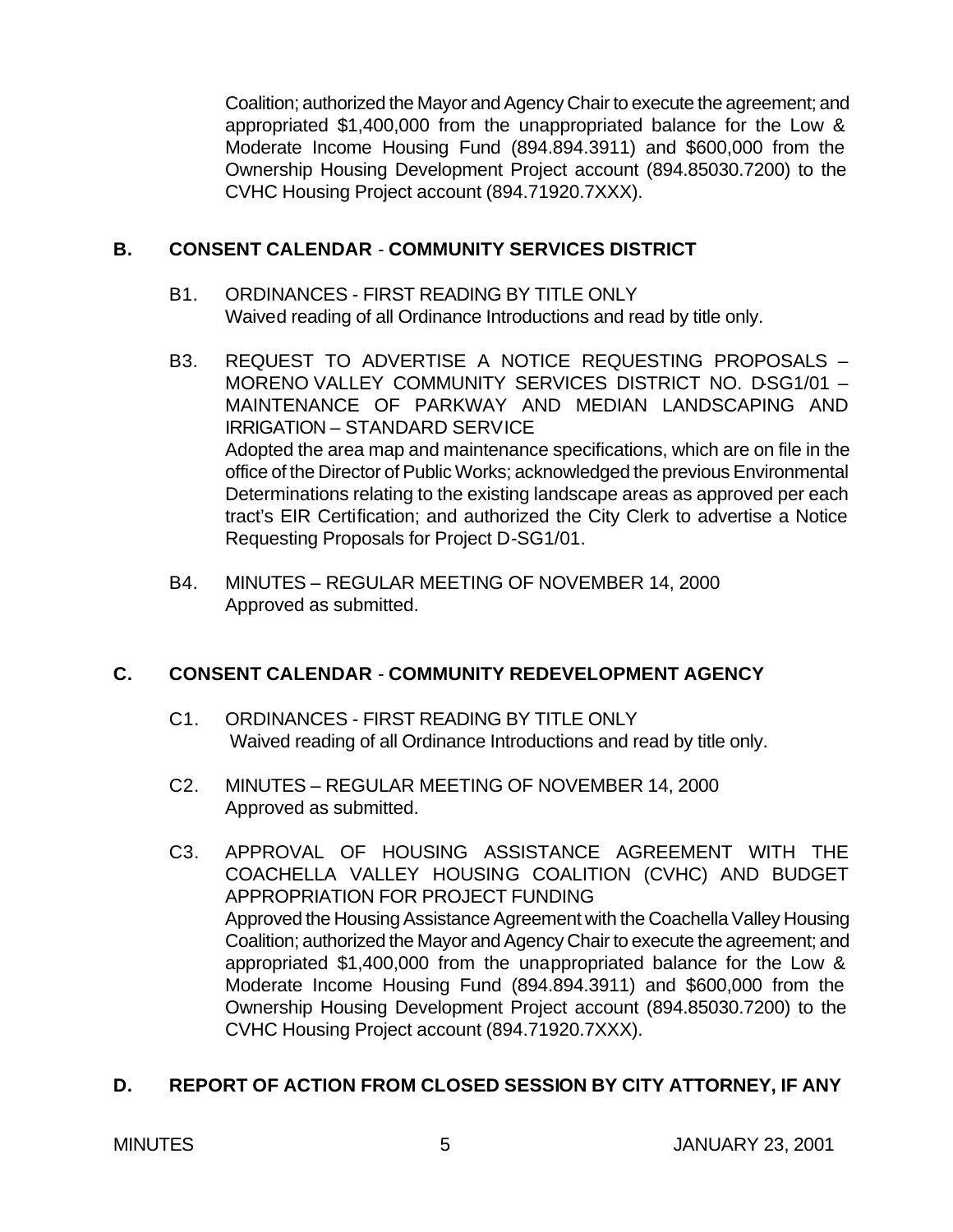The City Attorney reported that a settlement agreement had been reached in the following:

Case: *Coachella Valley Housing Coalition v. City of Moreno Valley* Court: United States District Court, Central District of California Case No: EDCV 96-430-RT(VAPx)

# **E. PUBLIC HEARINGS**

E1. PUBLIC HEARING FOR INCLUSION OF KRISTEN COURT INTO THE COMMUNITY SERVICES DISTRICT ZONE B (RESIDENTIAL STREET LIGHTING)

Mayor Flickinger opened the agenda item for public comment; there being none, public comments were closed.

Boardmember White made a motion, seconded by Vice-President Batey to verify and accept the ballot results as reported by the Acting City Clerk (6 "yes" votes, 5 "no" votes) and authorize and impose the CSD Zone B installation and annual maintenance service charges. Motion carried unanimously. Roll call vote.

# **AGENDA ORDER**

F1. AUTHORIZE STAFF TO UNDERTAKE A WORK PROGRAM TO DO PRELIMINARY DESIGN AND OTHER WORK ON THE DESIGN OF A NEW MAIN LIBRARY

Mayor Flickinger opened the agenda item for public comments.

Judy Nieburger – 25231 Pico Vista Way, Moreno Valley

- 1) Spoke on behalf of the Library Advisory Committee and Friends of the Library – stated they would like their own space to store books
- 2) Stated she feels it is important to have input from the public on the design of the new library (possibly a telephone survey)

Councilmember White made a motion, seconded by Mayor Pro Tem Batey to authorize staff to undertake the work program outlined in the staff report to do preliminary design and other work on the design of a new main library. Completion of this work program will put the city in a position to apply for State Library Bond Act funds. Motion carried unanimously. Roll call vote.

F3. RECOMMENDATION TO AWARD CONTRACT FOR THE DESIGN AND DEVELOPMENT OF CONSTRUCTION DOCUMENTS FOR A SPORTS AND COMMUNITY CENTER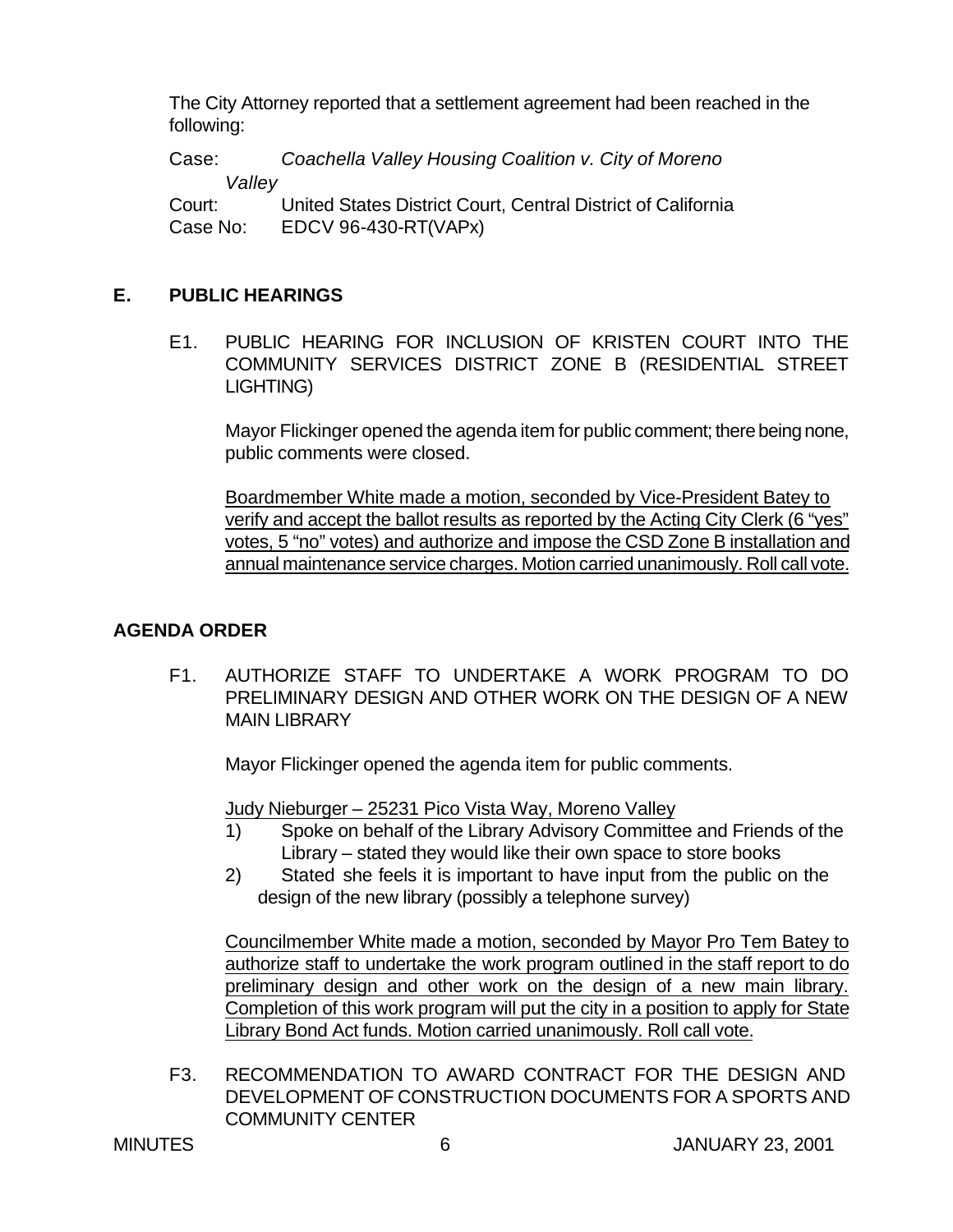Mayor Flickinger opened the agenda item for public comments.

Cynthia Crothers – 24867 Bower Street, Moreno Valley

1) Voiced support to have a municipal swimming pool put into the plan for the new Community Center and Sports Facility

Boardmember Stewart made a motion, seconded by Boardmember White to award the contract for subject project to LPA, Inc., 17949 Sky Park Circle, Irvine, Ca, 92614, in the amount of \$510,000; authorize the Mayor to execute a Contract Agreement with the above mentioned contractor; and authorize the Finance Director to issue a purchase order upon execution of the contract to the abovementioned contractor not to exceed the amount of \$510,000. Motion carried unanimously. Roll call vote.

# F5. CULTURAL AND PERFORMING ARTS CENTER UPDATE

Kathleen Fishman provided the Council with a brief update regarding the Cultural and Performing Arts Center

Mayor Flickinger opened the agenda item for public comments.

Brenda Jackson, 25797 Sweetleaf Street, Moreno Valley

1) Voiced her support for a performing arts center

Item F5 continued to Council Meeting of February 27, 2001.

# **RECESS; RECONVENE**

E2. COMMUNITY DEVELOPMENT BLOCK GRANT (CDBG) & HOME OBJECTIVES AND POLICIES FOR FISCAL YEAR 2001-02

Mayor Flickinger opened the agenda item for public comment; there being none, public comments were closed.

Councilmember White made a motion, seconded by Councilmember Stewart to approve the Community Development Block Grant (CDBG) and HOME Program Objectives and Policies for the 2001-2002 Program Year. Motion carried unanimously. Roll call vote.

# • **ITEMS REMOVED FROM CONSENT CALENDARS FOR DISCUSSION OR SEPARATE ACTION**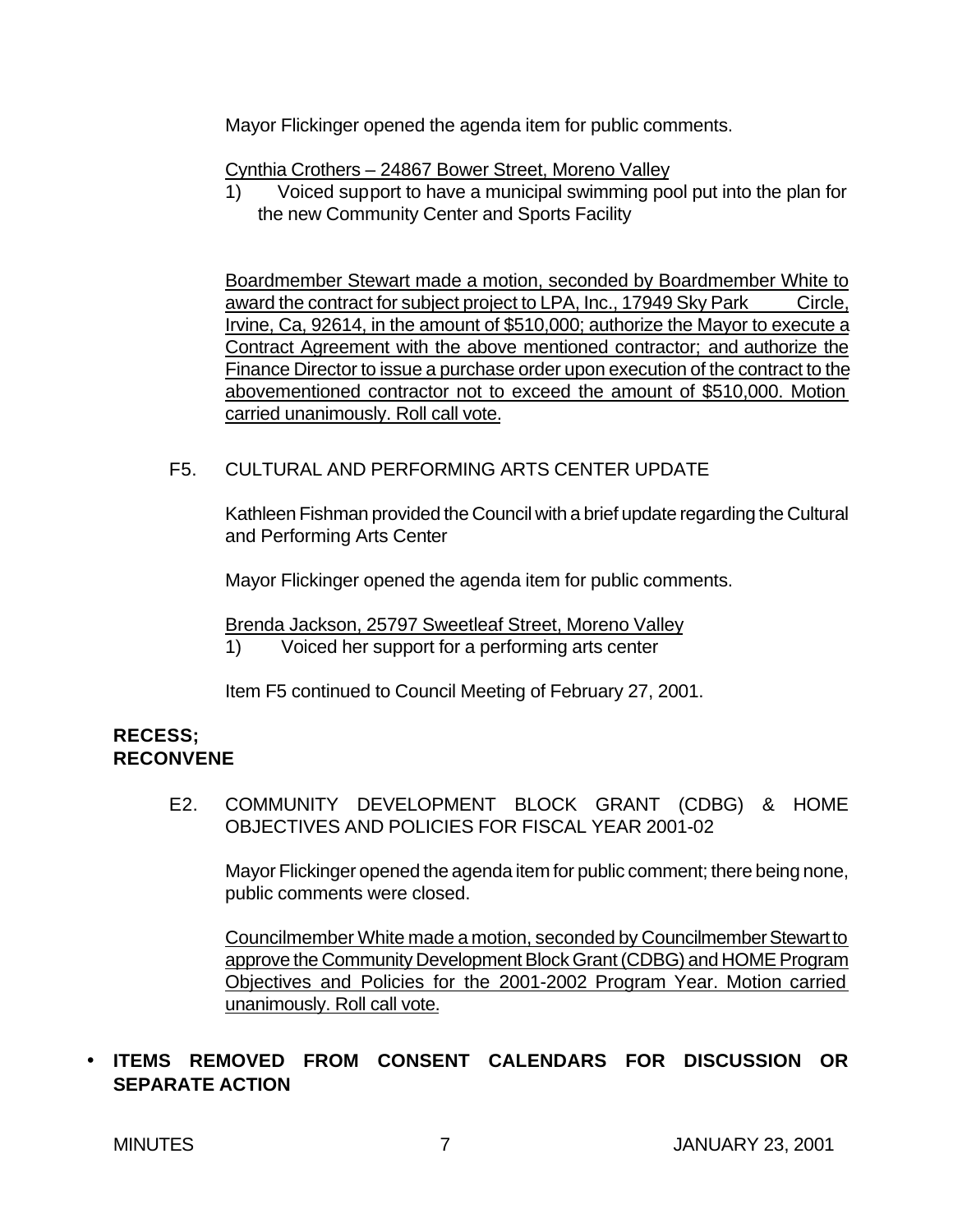### A8. ECONOMIC DEVELOPMENT MARKETING PLAN CONTRACT

Mayor Flickinger opened the agenda item for public comment; there being none, public comments were closed.

Councilmember White made a motion, seconded by Mayor Pro Tem Batey to authorize the City Manager to negotiate and execute a contract with Geographics Inc. not to exceed \$165,000 to design and implement a comprehensive economic development marketing program for the City of Moreno Valley. Motion carried unanimously. Roll call vote.

B2. APPROPRIATION OF EXISTING FUNDS FOR THE POLICE ACTIVITIES LEAGUE PROGRAM

Mayor Flickinger opened the agenda item for public comment; there being none, public comments were closed.

Councilmember White made a motion, seconded by Mayor Pro Tem Batey to approve the amended employee classification roster to include one Unsupported Officer; authorize the addition of one Unsupported Officer to the Parks and Recreation PAL Program and appropriate the existing budget for the Parks and Recreation PAL Program in the amount of \$72,966.00 to account 126.75740, to be utilized for the additional personnel to the Parks and Recreation PAL Program; approve the amended employee classification roster to include one Recreation Leader; authorize the addition of one Recreation Leader to the Parks and Recreation PAL Program and appropriate the existing budget for the Parks and Recreation PAL Program in the amount of \$17,753.62 to account 126.75740, to be utilized for the additional personnel to the Parks and Recreation PAL Program and approve the amended employee classification roster to include one Recreation Aide; authorize the addition of one Recreation Aide to the Parks and Recreation PAL Program and appropriate the existing budget for the Parks and Recreation PAL Program in the amount of \$9,155.83 to account 126.75740, to be utilized for the additional personnel to the Parks and Recreation PAL Program. Motion carried unanimously. Roll call vote.

# **F. REPORTS**

# **AGENDA ORDER**

F4. STATE AND FEDERAL LEGISLATIVE ADVOCACY PRIORITIES

Mayor Flickinger opened the agenda item for public comment; there being none, public comments were closed.

Item F4 to be reformatted and brought back to Council at the regular City Council meeting of February 13, 2001.

MINUTES 8 JANUARY 23, 2001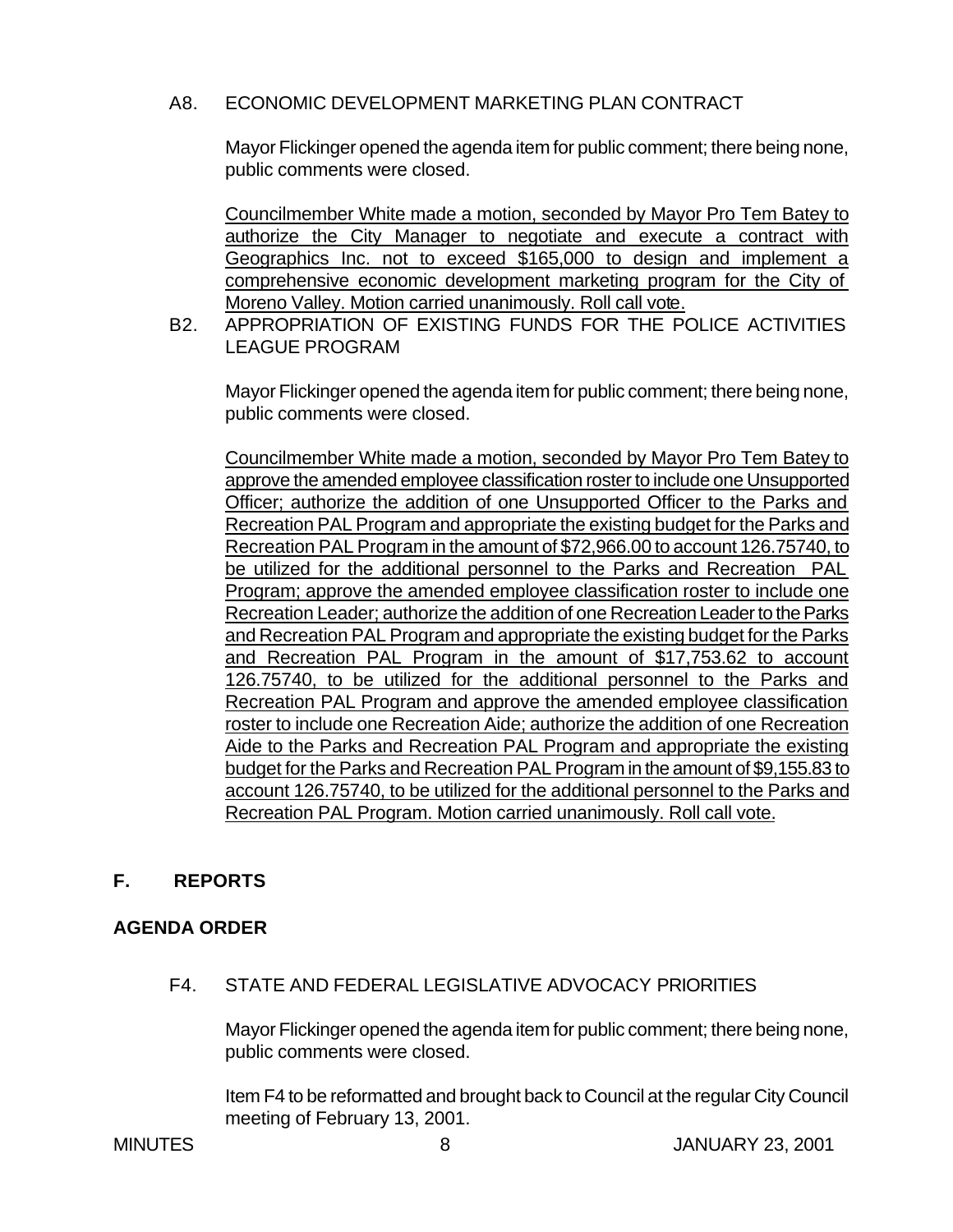F2. ECONOMIC DEVELOPMENT ANNUAL REPORT FOR 2000

Mayor Flickinger opened the agenda item for public comment; there being none, public comments were closed.

Mayor Pro Tem Batey made a motion, seconded by Councilmember Stewart to receive and file the Economic Development Annual Report for 2000. Motion carried unanimously.

### F6. 2001 COUNCIL COMMITTEE PARTICIPATION APPOINTMENTS

Mayor Flickinger opened the agenda item for public comment; there being none, public comments were closed.

Councilmember Stewart made a motion, seconded by Mayor Pro Tem Batey to approve appointments to the various committees as recommended in the 2001 Council Committee Participation list as submitted by Mayor Flickinger. Motion carried unanimously.

# **G. LEGISLATIVE ACTIONS**

ORDINANCES - 1ST READING & INTRODUCTION - NONE

ORDINANCES - 2ND READING & ADOPTION - NONE

ORDINANCES - URGENCY ORDINANCES - NONE

RESOLUTIONS – NONE

# • **CONTINUATION OF PUBLIC COMMENTS ON MATTERS NOT ON THE AGENDA**, IF **NEEDED – NONE**

• **CLOSING COMMENTS AND/OR REPORTS OF THE CITY COUNCIL, COMMUNITY SERVICES DISTRICT, OR COMMUNITY REDEVELOPMENT AGENCY**

Mayor Pro Tem Batey

1) Announced he had attended the funeral of slain police officer Jacobs in Riverside – reminded citizens when they see their police officers or firefighters out on the street give them a big thanks for the job that they do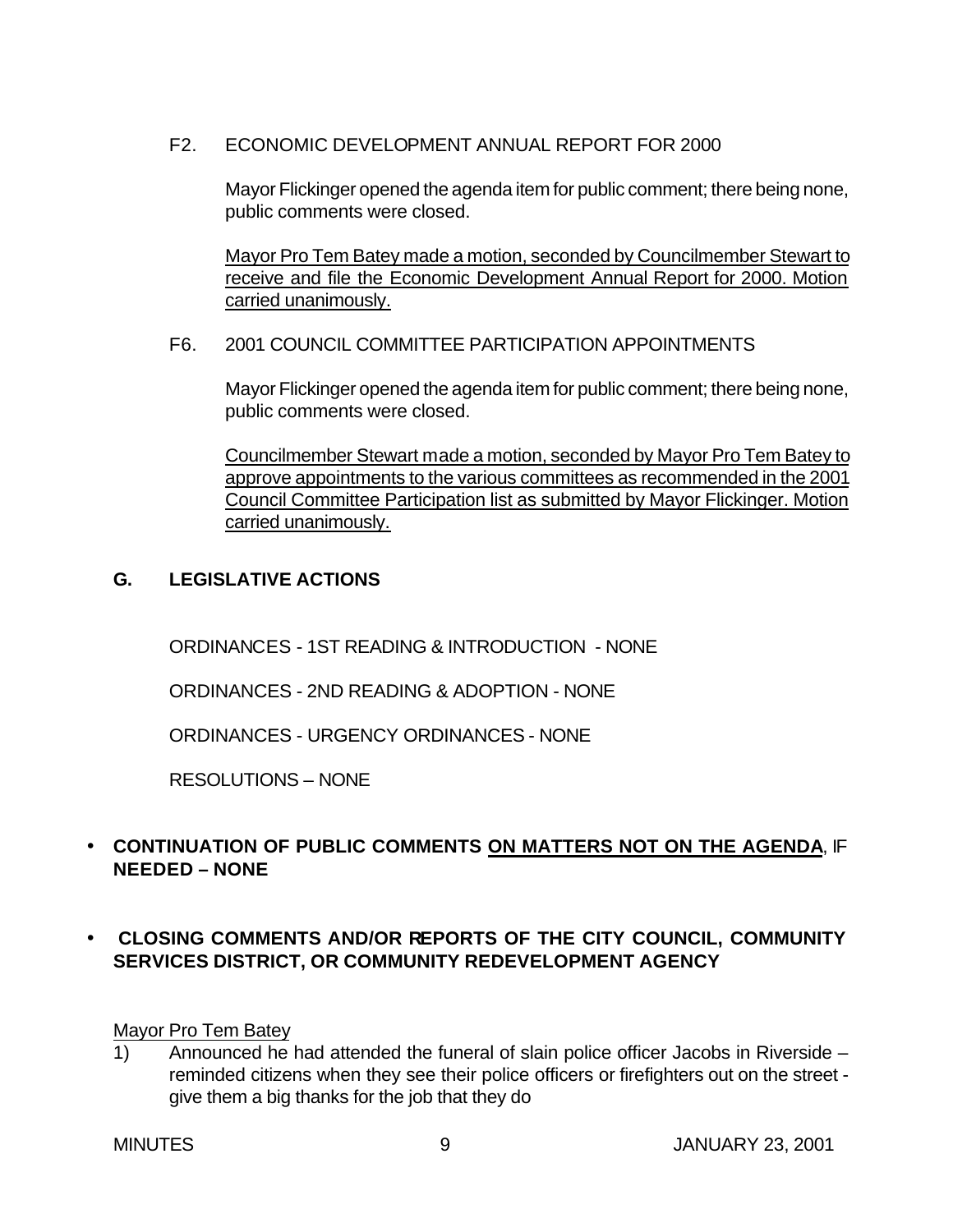Councilmember Stewart

- 1) Stated Congressman Hunter is moving ahead on the Federal side regarding electric issues
- 2) Announced that twenty KC135s are being moved from their home base to operate temporarily out of March ARB during the summer – City should hold a welcoming reception
- 3) Stated a street barrier is going up at Sunnymead Ranch and Pigeon Pass Road thanked constituent for bringing the traffic issue at this intersection to his attention
- 4) Discouraged partisan politics being televised on government access television
	- 5) Announced City Clerk's department can provide information on absentee ballots for February 6, 2001 election

Councilmember White

1) Stated he feels the campaigning on government access television should not be allowed

Councilmember West

- 1) Commended City Manager Rogers and City Attorney Herrick on doing an outstanding job on the cable issue
- 2) Thanked Charles White for his powerful involvement with the Southern California Association of Governments

Mayor Flickinger

1) Stated she will abide by the wishes of Council regarding "political" comments by public

# **ADJOURNMENT**

There being no further business to conduct, the meeting was adjourned at 9:58 p.m. by unanimous informal consent.

Submitted by:

Alice Reed, Acting City Clerk

\_\_\_\_\_\_\_\_\_\_\_\_\_\_\_\_\_\_\_\_\_\_\_\_\_\_\_\_\_\_\_\_\_\_\_\_

\_\_\_\_\_\_\_\_\_\_\_\_\_\_\_\_\_\_\_\_\_\_\_\_\_\_\_\_\_\_\_\_\_\_\_\_\_

Approved by:

Bonnie Flickinger, Mayor